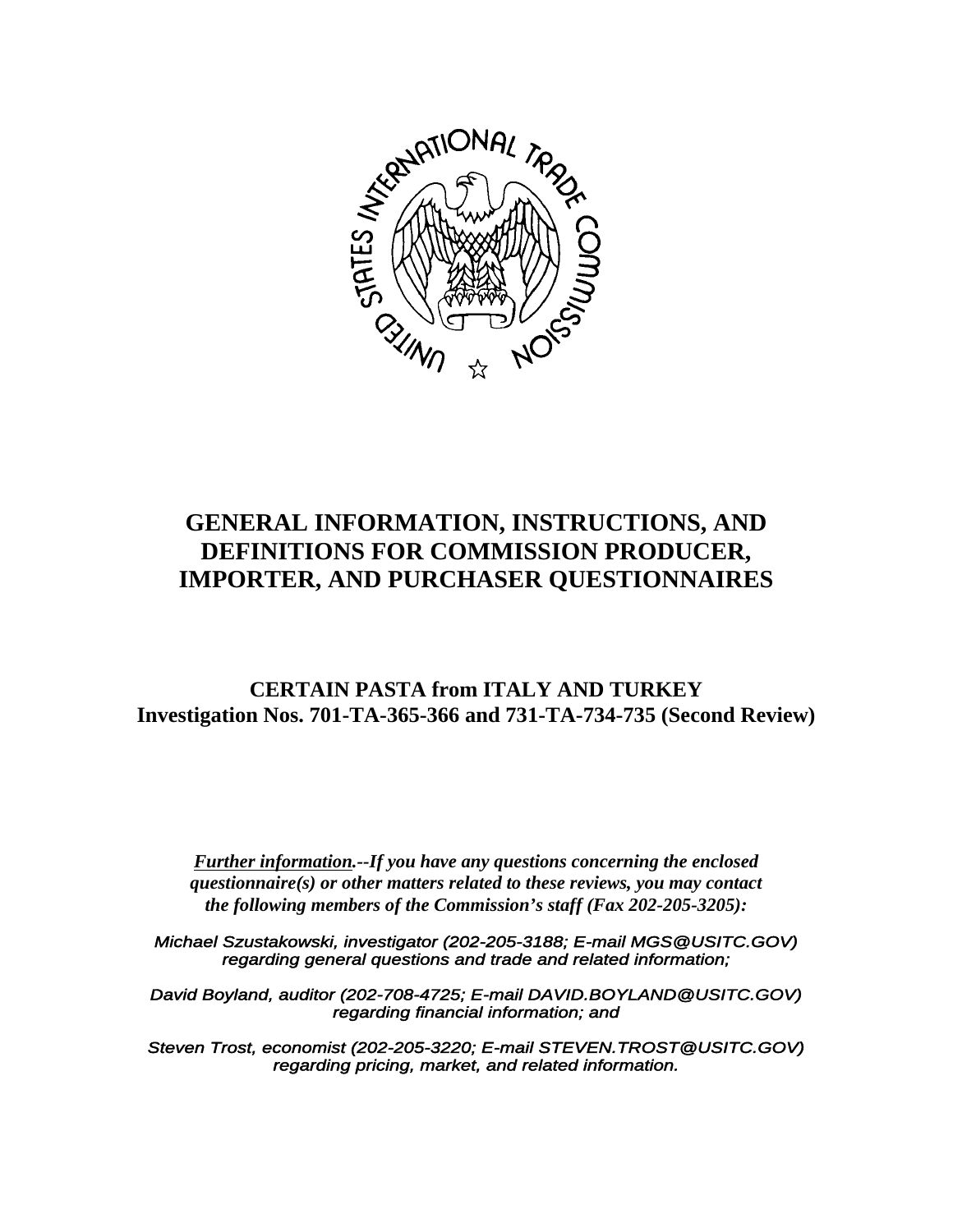#### **GENERAL INFORMATION**

*Background*.--On July 24, 1996, the Department of Commerce issued countervailing and antidumping duty orders on imports of certain pasta from Italy and Turkey (61 FR 38544). Following five-year reviews by Commerce and the Commission, effective November 16, 2001, Commerce issued a continuation of the countervailing and antidumping duty orders on imports of certain pasta from Italy and Turkey (66 FR 57703). On October 2, 2006, the Commission instituted second five-year reviews pursuant to section 751(c) of the Tariff Act of 1930 (19 U.S.C. § 1675(c)) (the Act) to determine whether revocation of the orders would still be likely to lead to continuation or recurrence of material injury to the domestic industry within a reasonably foreseeable time (71 F.R. 57999). On February 2, 2007, the Commission determined that responses to its notice of institution of the subject five-year reviews were such that full reviews pursuant to section  $751(c)(5)$  of the Act should proceed (72 F.R. 5996). To the extent that the Commission makes affirmative determinations, the orders will remain in place. To the extent that the Commission makes negative determinations, the Department of Commerce will revoke the orders.

Additional questionnaires will be supplied promptly upon request, or photocopies of the enclosed questionnaire(s) may be used. Address all correspondence to the United States International Trade Commission, Washington, DC 20436. Hearing-impaired individuals can obtain information regarding this review via the Commission's TDD terminal (202-205-1810).

*Due date of questionnaire(s)*.--Return the completed questionnaire(s) to the United States International Trade Commission by no later than May 1, 2007. Although the enclosed postpaid envelope may be used to return the completed questionnaire, use of an overnight mail service may be necessary to ensure that your response (in hardcopy or on CD) actually reaches the Commission by May 1, 2007. If submitting in CD format, please also submit a hardcopy of the signed first page of the questionnaire. If you do not use the enclosed envelope, please make sure the completed questionnaire is sent to the attention of Michael Szustakowski. **Return only one copy of the completed questionnaire(s), but please keep a copy for your records so that you can refer to it if the Commission staff contacts you with any questions during the course of the reviews.**

*Service of questionnaire response(s).*--In the event that your firm is a party to these reviews, you are required to serve a copy of the questionnaire(s), once completed, on parties to the proceeding that are subject to administrative protective order (see 19 CFR § 207.7). A list of such parties is maintained by the Commission's Secretary and may be obtained by calling 202- 205-1803. A certificate of service must accompany the copy of the completed questionnaire(s) you submit (see 19 CFR § 207.7).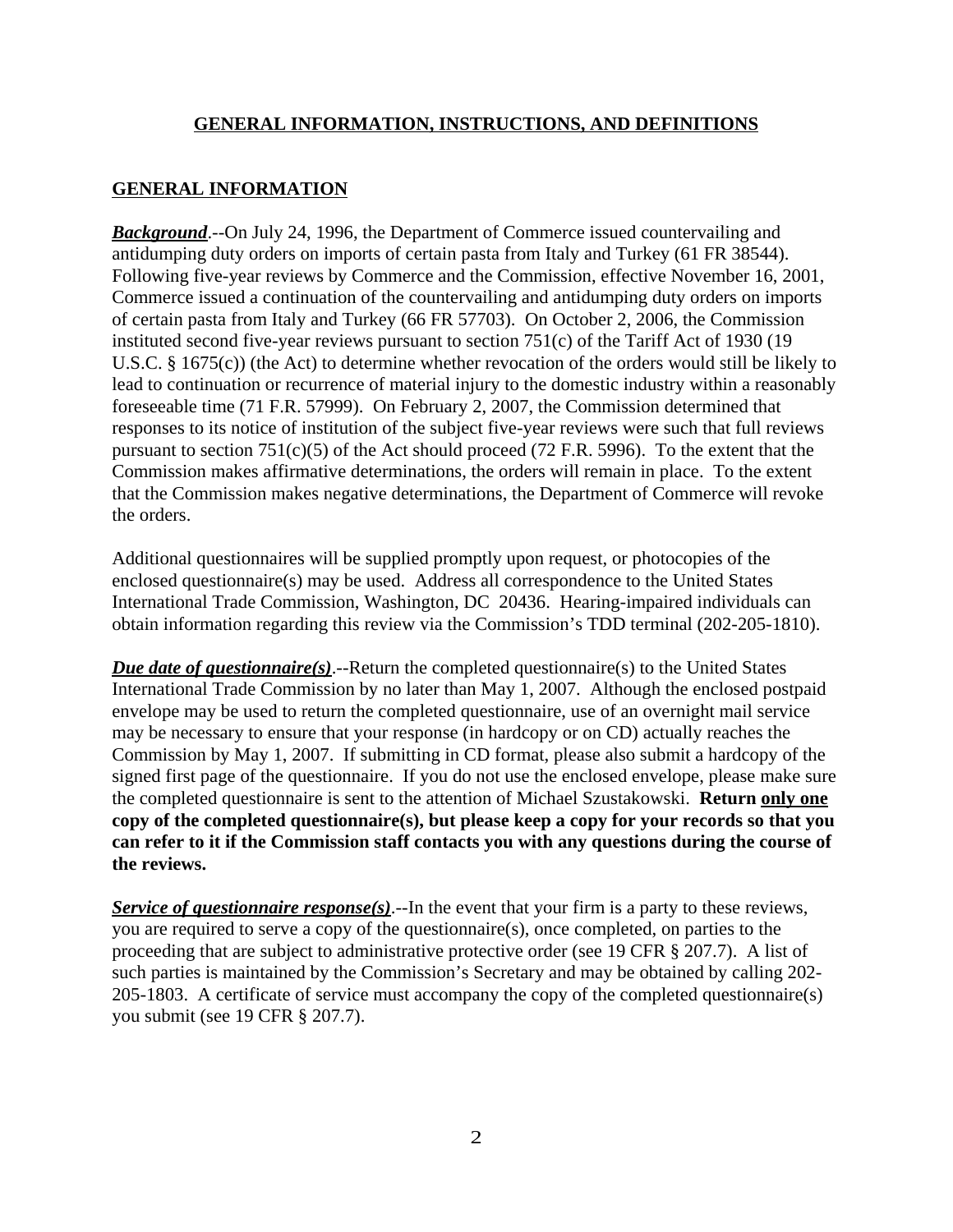## **GENERAL INFORMATION--***Continued*

*Confidentiality*.--The commercial and financial data furnished in response to the enclosed questionnaire(s) that reveal the individual operations of your firm will be treated as confidential by the Commission to the extent that such data are not otherwise available to the public and will not be disclosed except as may be required by law (see 19 U.S.C. § 1677f). Such confidential information will not be published in a manner that will reveal the individual operations of your firm; however, nonnumerical characterizations of numerical business proprietary information (such as discussion of trends) will be treated as confidential business information only at the request of the submitter for good cause shown.

*Verification***.--The information submitted in the enclosed questionnaire(s) is subject to audit and verification by the Commission. To facilitate possible verification of data, please keep all your workpapers and supporting documents used in the preparation of the questionnaire response(s).**

*Release of information*.--The information provided by your firm in response to the questionnaire(s), as well as any other business proprietary information submitted by your firm to the Commission in connection with the reviews, may become subject to, and released under, the administrative protective order provisions of the Tariff Act of 1930 (19 U.S.C. § 1677f) and section 207.7 of the Commission's Rules of Practice and Procedure (19 CFR § 207.7). This means that certain lawyers and other authorized individuals may temporarily be given access to the information for use in connection with these reviews or other import-injury investigations or reviews conducted by the Commission on the same or similar merchandise; those individuals would be subject to severe penalties if the information were divulged to unauthorized individuals.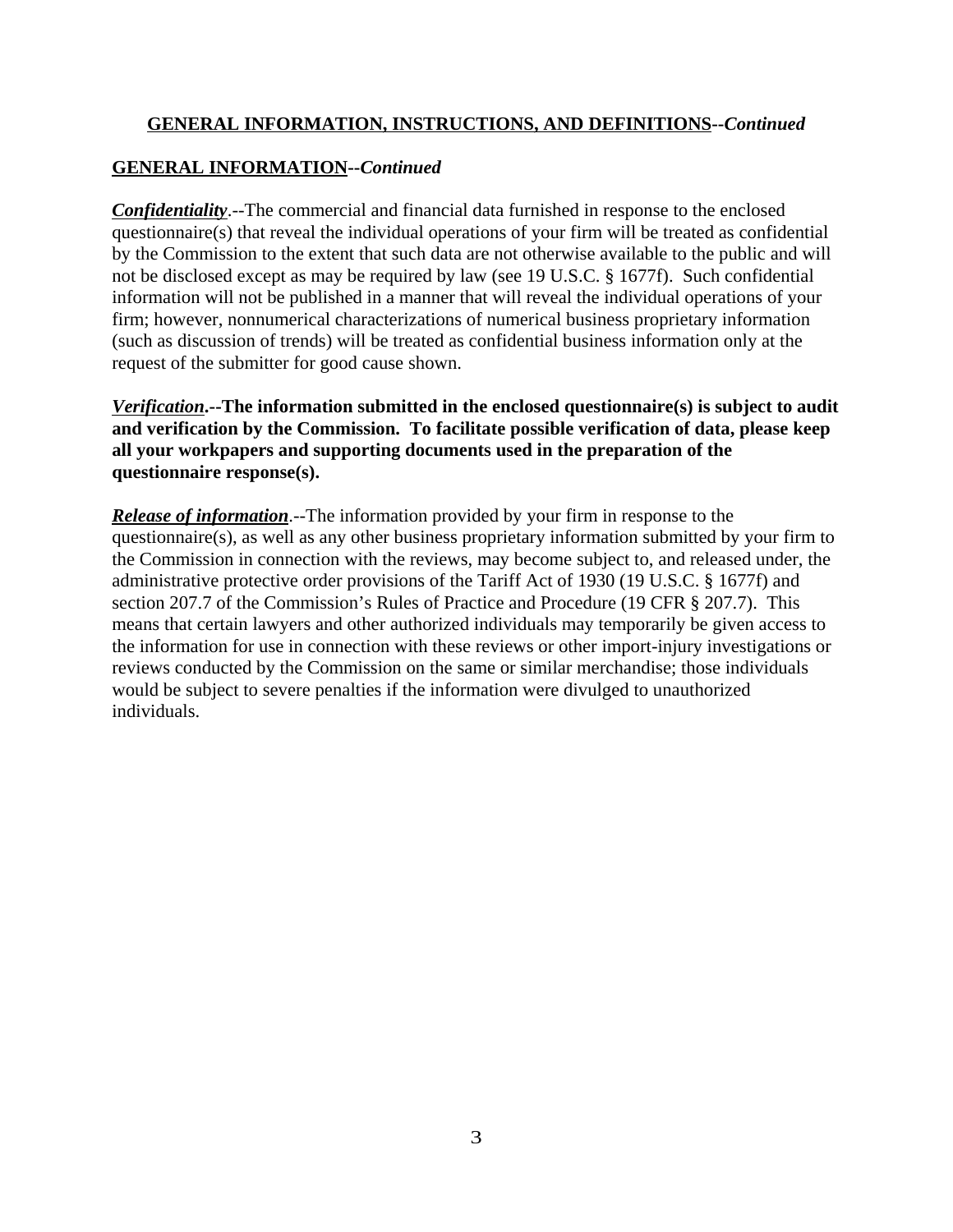## **INSTRUCTIONS**

*Answer all questions*.--Do not leave any question or section blank unless a questionnaire expressly directs you to skip over certain questions or sections. If the answer to any question is "none," write "none." **If information is not readily available from your records in exactly the form requested, furnish carefully prepared estimates--designated as such by the letter "E"--and explain the basis of your estimates**. Answers to questions and any necessary comments or explanations should be supplied in the space provided or on separate sheets attached to the appropriate page of the questionnaire(s). If your firm is completing more than one questionnaire in connection with these reviews (i.e., a producer, importer, purchaser, and/or foreign producer questionnaire), you need not respond to duplicated questions in the questionnaires.

*Consolidate all U.S. establishments*.--Report the requested data for your establishment(s) located in the United States. **Firms operating more than one establishment should combine he data for all establishments into a single report.**

#### **NOTE**

THE IMPORTS OF PASTA THAT ARE **SUBJECT** TO THESE REVIEW INVESTIGATIONS (I.E., THE IMPORTS THAT ARE ASSESSED ANTIDUMPING OR COUNTERVAILING DUTIES) CONSIST OF "CERTAIN PASTA" FROM ITALY AND TURKEY, AS DEFINED ON THE FOLLOWING PAGE. HOWEVER, THE COMMISSION ALSO IS COLLECTING DATA ON **ALL DRY PASTA** PRODUCED IN THE UNITED STATES AND IMPORTED INTO THE UNITED STATES.

THE ENCLOSED QUESTIONNAIRE(S) SHOULD BE COMPLETED BY ALL PRODUCERS, IMPORTERS, AND PURCHASERS OF DRY PASTA, WHETHER OR NOT SUCH DRY PASTA IS SOLD COMMERCIALLY, "CO-PACKED" (SOLD FROM ONE PRODUCER TO ANOTHER PRODUCER), CAPTIVELY CONSUMED AS A COMPANY TRANSFER OR INTERNAL TRANSFER, OR SUBSEQUENTLY INCORPORATED INTO DOWNSTREAM PRODUCTS.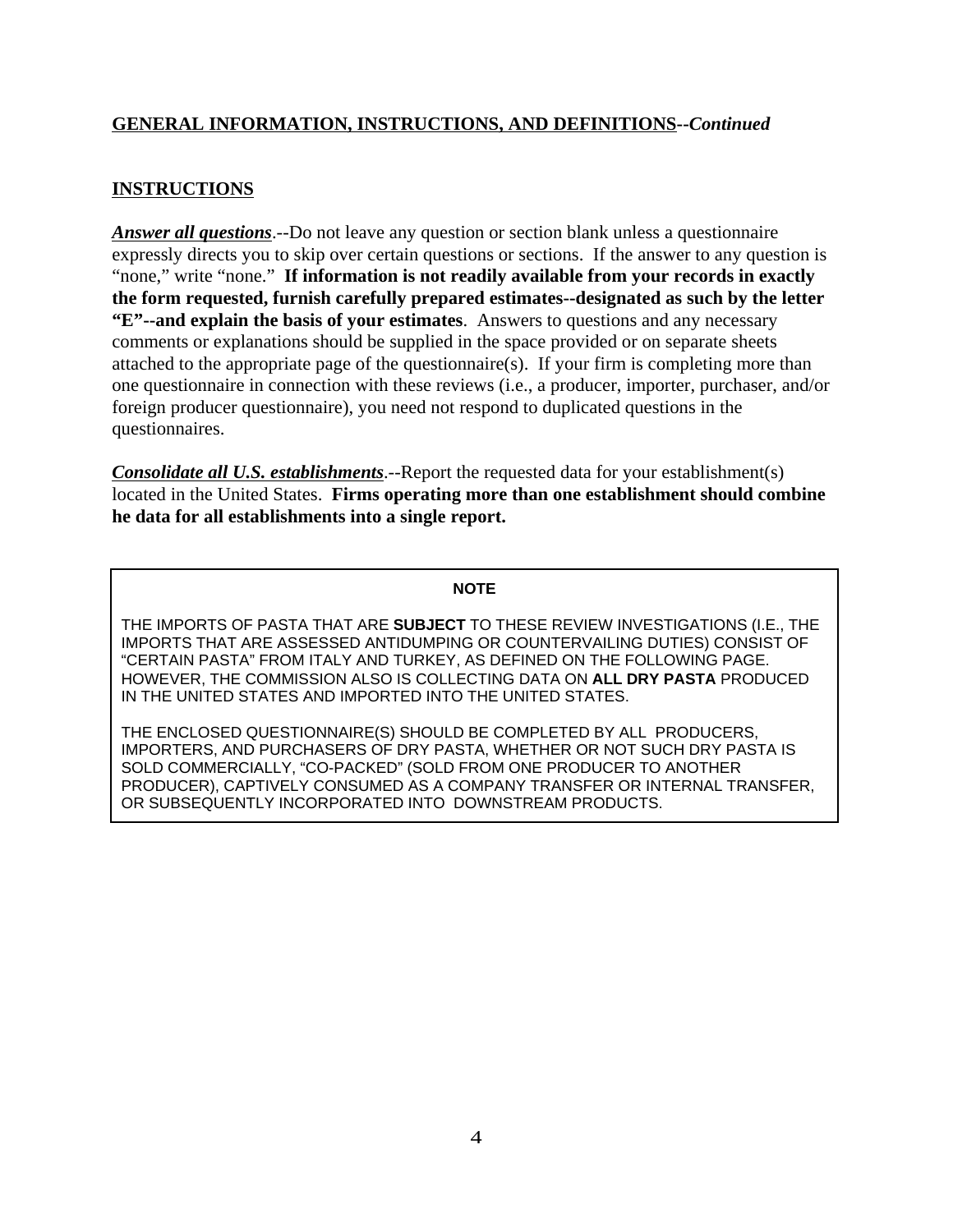## **DEFINITIONS**

*Dry pasta*.–All dry pasta (i.e., dry pasta regardless of package size and end use, including dry egg pasta), other than oriental-style noodles. Such pasta that has been dried into a brittle form that is ready for cooking, such as spaghetti, macaroni, or noodles. Dry pasta that is subsequently incorporated into other products such as soups or broths is included in this definition**.** All dry pasta can be separated into two categories:

*Certain dry pasta*.--Certain dry pasta consists of non-egg dry pasta in packages of 5 pounds (2.27 kilograms) or less, whether or not enriched or fortified or containing milk or other optional ingredients such as chopped vegetables, vegetable purees, milk, gluten, diastases, vitamins, coloring and flavorings, and up to 2 percent egg white. Certain dry pasta is typically sold in the retail market in fiberboard or cardboard cartons or polyethylene or polypropylene bags, of varying dimensions.

Certain dry pasta includes whole wheat pasta, which is defined as pasta made from semolina flour that is milled from the entire wheat kernel (bran, germ, and endosperm) rather than only the endosperm.

Imports of certain dry pasta from the Italian firm Lensi (formerly Italian American Pasta Co.) are no longer subject to either the countervailing or duty orders (70 FR 6832, February 9, 2005, and 71 FR 36318, June 26, 2006), and those data should be reported separately in the importers' questionnaire.

*Other dry pasta*.–Dry pasta not specified above, including dry pasta for industrial use (i.e, pasta in packages of more than 5 pounds (2.27 kilograms)), dry egg pasta (i.e., dry pasta containing egg yolk or containing more than 2 percent egg white, and dry pasta containing no egg yolk or containing up to 2 percent egg white), and organic dry pasta.

Excluded from these reviews are all pasta that is not dry, i.e., moist, fresh, refrigerated, or frozen; and canned pastas. Also excluded are oriental-style noodles. Dry pasta is covered by subheadings 1902.11.20 and 1902.19.20 of the Harmonized Tariff Schedule of the United States (HTS). These HTS item numbers are provided for convenience and customs purposes. The written description remains dispositive.

*Captive production/internal consumption*.--Refers to production of dry pasta that is not sold in the merchant market and that is processed into a higher-valued downstream product by the same producer.

*Downstream product*.--An article distinct from dry pasta but in which dry pasta is used as an ingredient, even if the dry pasta is further processed (e.g., by cooking).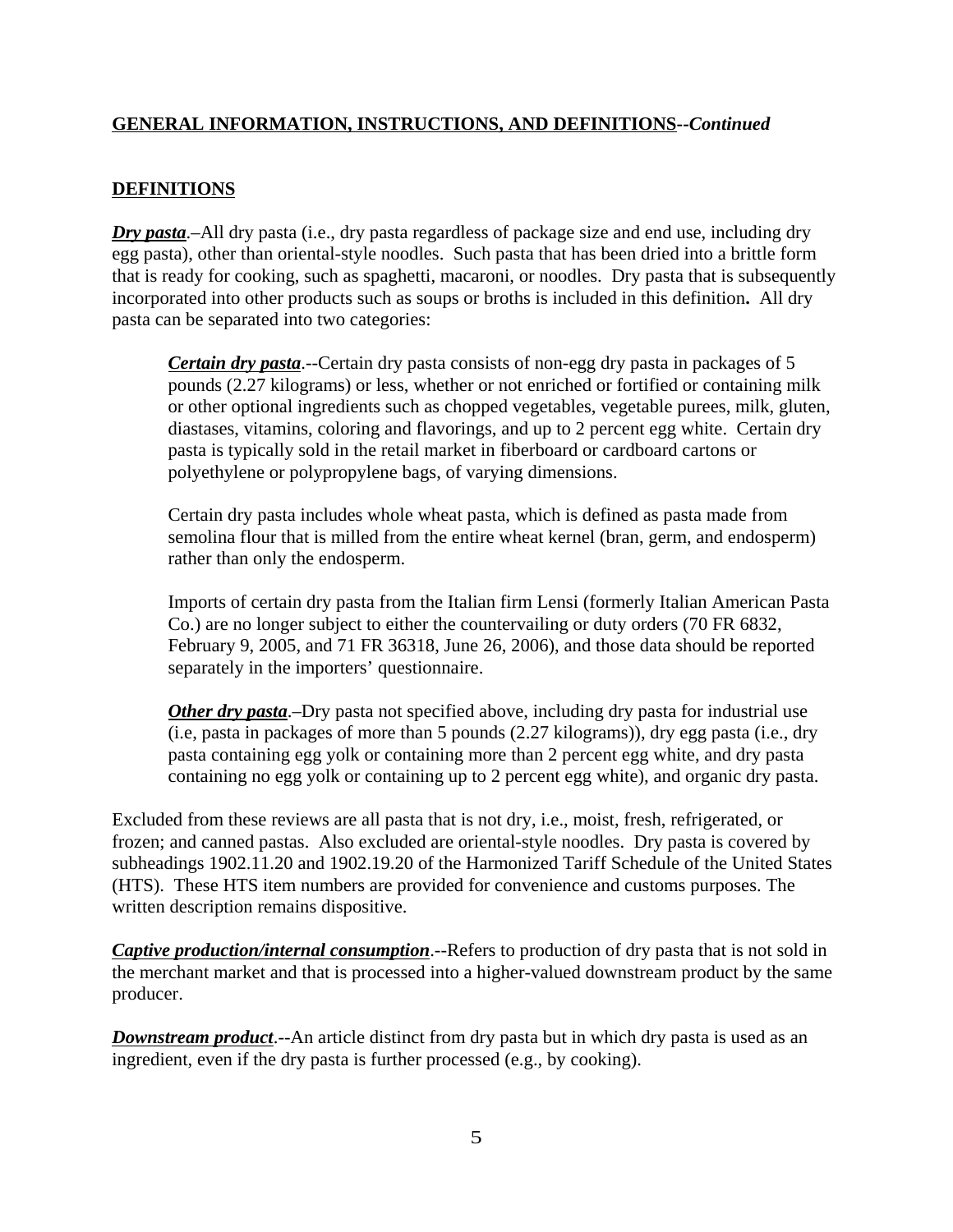## **DEFINITIONS–***Continued*

*Firm*.--An individual proprietorship, partnership, joint venture, association, corporation (including any subsidiary corporation), business trust, cooperative, trustee in bankruptcy, or receiver under decree of any court.

*Related firm*.--A firm that your firm solely or jointly owned, managed, or otherwise controlled; a firm that solely or jointly owned, managed, or otherwise controlled your firm; and/or a firm that was solely or jointly owned, managed, or otherwise controlled by a firm that also solely or jointly owned, managed, or otherwise controlled your firm.

*Establishment*.--Each facility of a firm in the United States involved in the production, importation, and/or purchase of dry pasta (as defined above), including auxiliary facilities operated in conjunction with (whether or not physically separate from) such facilities.

*United States*.--For purposes of these reviews, the 50 States, Puerto Rico, the U.S. Virgin Islands, and the District of Columbia.

*Food service market*.--Restaurants, cafeterias, institutional users such as hospitals and schools, and government purchasers. Food service distributors include companies such as Sysco, Alliant, or Sexton Rykoff.

*Industrial market*.--End users who produce products for commercial sale that use dry pasta as an ingredient, even if the dry pasta is further processed (e.g., by cooking).

*Merchant market*.--Refers to sales of dry pasta to unrelated customers.

*Retail market*.--National and regional grocery stores/chains, mass merchandisers, wholesale clubs, drug stores, local specialty stores, wholesale distributors, specialty distributors, and direct store distributors (DSDs). Listed below are examples of each of these market segments:

*Grocery stores/chains*.--Includes stores such as Safeway, Kroger, and Winn Dixie.

*Mass merchandisers*.--Includes stores such as Wal-Mart and K-Mart.

*Wholesale clubs*.-- Includes stores such as Sam's Club, Costco, and BJs.

*Direct store distributors (DSDs)*.--Includes distributors such as Victoria Packing Corp. and Kehe.

*Specialty distributors*.--Includes distributors such as Alanric Food Distributors.

*Wholesale distributors*.--Includes distributors such as SUPERVALU, Inc. and Fleming Companies, Inc.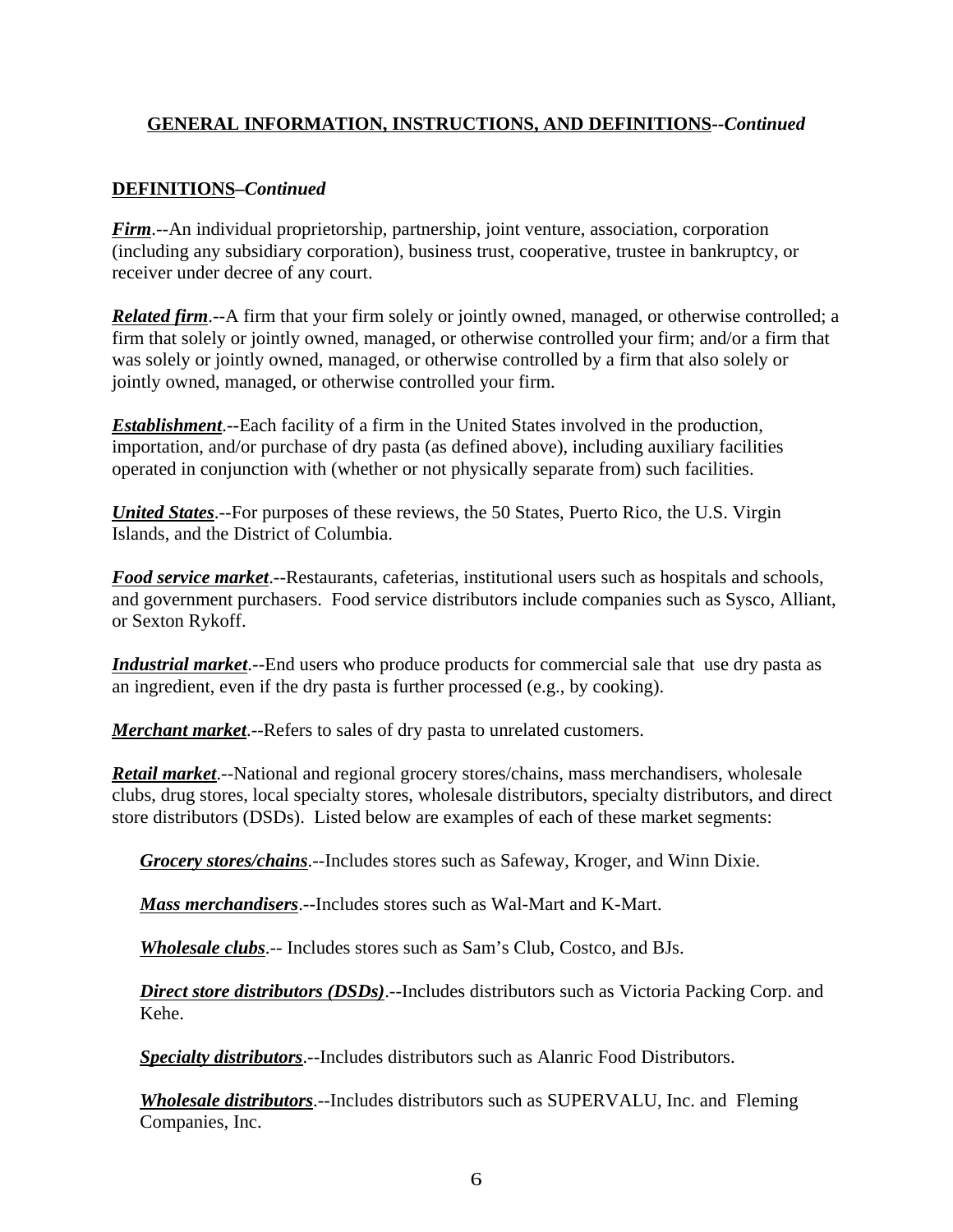## **DEFINITIONS–***Continued*

*Importer.*--Any person or firm engaged, either directly or through a parent company or subsidiary, in importing dry pasta (as defined above) into the United States from a foreign manufacturer or through its selling agent.

*Imports*.--Those products identified for Customs purposes as imports for consumption for which your firm was the importer of record (i.e., was responsible for paying any import duty) or consignee (i.e., to which the merchandise was first delivered).

**Import quantities**.--Quantities reported should be net of returns.

*Import values*.--Values reported should be landed, duty-paid but not including antidumping and/or countervailing duties, at the U.S. port of entry, including ocean freight and insurance costs, brokerage charges, and normal import duties (i.e., including all charges except inland freight in the United States and antidumping and/or countervailing duties).

*Purchaser*.--Any person or firm engaged, either directly or through a parent company or subsidiary, in purchasing dry pasta (as defined above) from another firm that produces, imports, or otherwise distributes dry pasta. A retail firm that is the importer of record may be considered a purchaser.

*Purchases*.--Purchases from all sources, NOT including direct imports from foreign producers (which should be reported in an importer questionnaire).

*Purchase quantities*.--Quantities reported should be net of returns.

*Purchase values*.--Values reported should be net values (i.e., gross purchase values less all discounts, allowances, rebates, and the value of returned goods), delivered to your U.S. receiving point.

*Shipments*.--Shipments of products produced in or imported by your U.S. establishment(s). Include shipments to the contracting firm of product produced by your firm under a toll agreement.

*Shipment quantities*.--Quantities reported should be net of returns.

*Shipment values*.--Values reported should be net values (i.e., gross sales values less all discounts, allowances, rebates, prepaid freight, and the value of returned goods), f.o.b. your U.S. point of shipment. The value of domestic shipments to the contracting firm under a toll agreement is the conversion fee (including profit).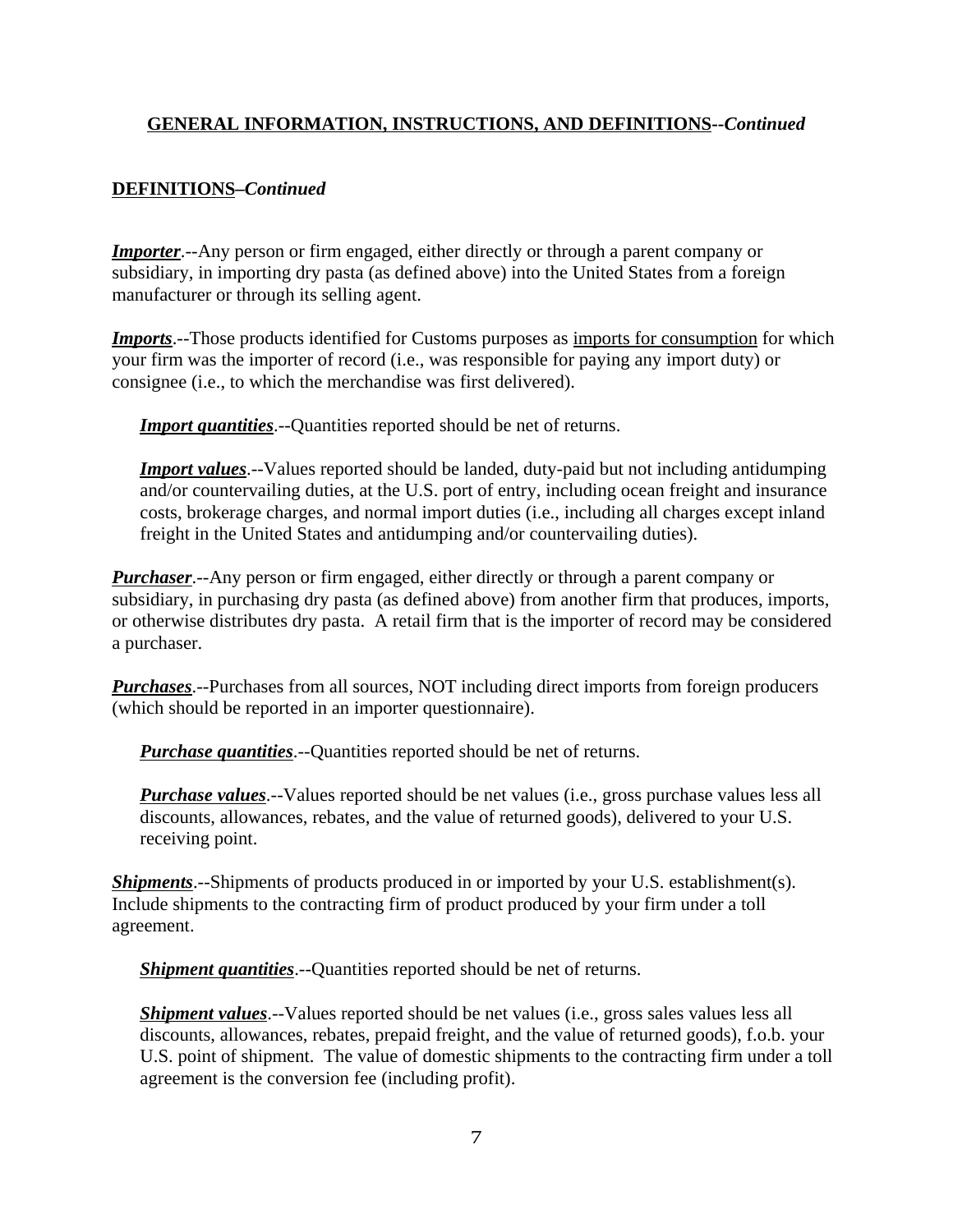#### **DEFINITIONS–***Continued*

#### *Types of shipments*:

*U.S. shipments*.--Commercial shipments, internal consumption, and transfers to related firms within the United States.

*Commercial shipments*.--Shipments, other than internal consumption and transfers to related firms, within the United States.

*Internal consumption*.--Product consumed internally by your firm.

*Transfers to related firms*.--Shipments made to related domestic firms.

*Export shipments*.--Shipments to destinations outside the United States, including shipments to related firms.

*Inventories*.--Finished goods inventory, not raw materials or work-in-progress.

#### **The following definitions apply only to the PRODUCER QUESTIONNAIRE.**

*Average production capacity*.--The level of production that your establishment(s) could reasonably have expected to attain during the specified periods. Assume normal operating conditions (i.e., using equipment and machinery in place and ready to operate; normal operating levels (hours per week/weeks per year) and time for downtime, maintenance, repair, and cleanup; and a typical or representative product mix).

*Toll agreement*.--Agreement between two firms whereby the first firm furnishes the raw materials and the second firm uses the raw materials to produce a product that it then returns to the first firm with a charge for processing costs, overhead, etc.

*Production*.--All production in your U.S. establishment(s), including production consumed internally within your firm and production for another firm under a toll agreement.

*PRWs*.--Production and related workers, including working supervisors and all nonsupervisory workers (including group leaders and trainees) engaged in fabricating, processing, assembling, inspecting, receiving, storage, handling, packing, warehousing, shipping, trucking, hauling, maintenance, repair, janitorial and guard services, product development, auxiliary production for plant's own use (e.g., power plant), recordkeeping, and other services closely associated with the above production operations.